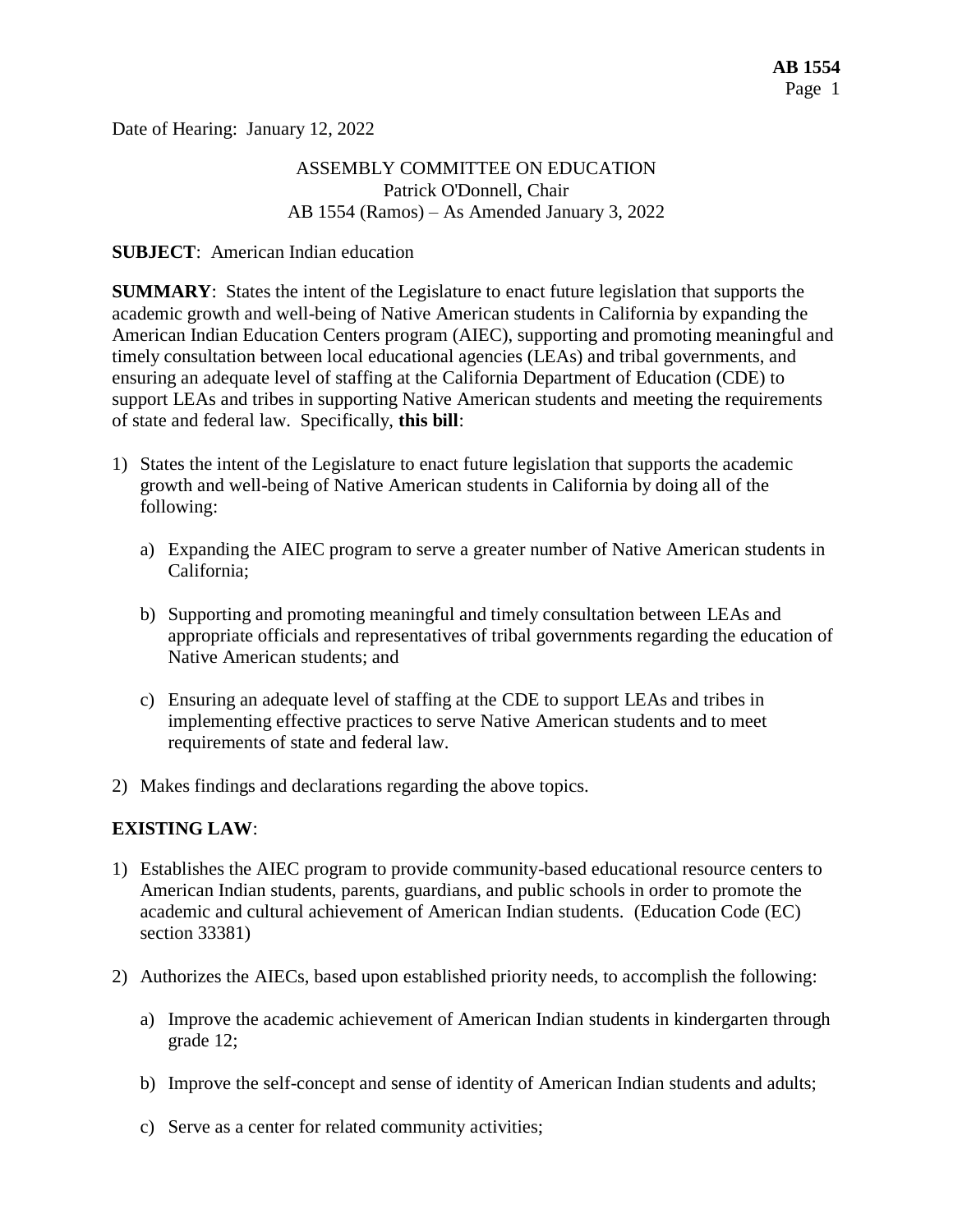- d) Provide individual and group counseling to students and adults related to personal adjustment, academic progress, and vocational planning;
- e) Create and offer coordinated programs with the public schools;
- f) Provide a focus for summer cultural, recreational, and academic experiences;
- g) Create and offer adult classes and activities that benefit parents;
- h) Provide training programs to develop pathways to college and the workplace for American Indian students; and
- i) Provide American Indian educational resource materials to students, their parents, and the schools they attend in order to ensure appropriate tribal histories and cultures are made available.
- 3) Requires the State Board of Education (SBE), upon the advice and recommendations of the Superintendent of Public Instruction (SPI), to approve revised guidelines for the selection and administration of AIECs. Requires the SPI to request input from the American Indian Education Oversight Committee on amendments and updates to the 1975 guidelines.
- 4) Authorizes applications for the establishment of an AIEC to be made to the CDE by any tribal group or incorporated American Indian association, separately or jointly. Requires the CDE to evaluate and rank the proposals for funding purposes, based on specified criteria.
- 5) Requires that existing centers have priority based upon the demonstrated impact of each program on students, their parents or legal guardians, and the community served.
- 6) Requires that existing centers receive priority in funding, and requires that the application of an existing center receive priority for funding over an application for a new center.
- 7) Requires that the funding level for each center be based upon a comprehensive community needs assessment, including the applicant's history of educational support for American Indian students, their parents or legal guardians, and the amount of collaboration with local American Indians.
- 8) Requires that funding for each center be distributed by reference to student population, student academic performance, and the local economic base.
- 9) Requires that, to the extent possible, the centers be distributed in regions throughout the state in order to reflect the American Indian population base.
- 10) Makes approval of an application for the establishment of an AIEC effective for a period of five calendar years.
- 11) Requires each AIEC to annually submit a report to the CDE that includes appropriate data that reflects each center's progress toward meeting its stated objectives, including student academic performance, meeting the continued educational and cultural needs of the community that the center serves, and any other objectives chosen by the center.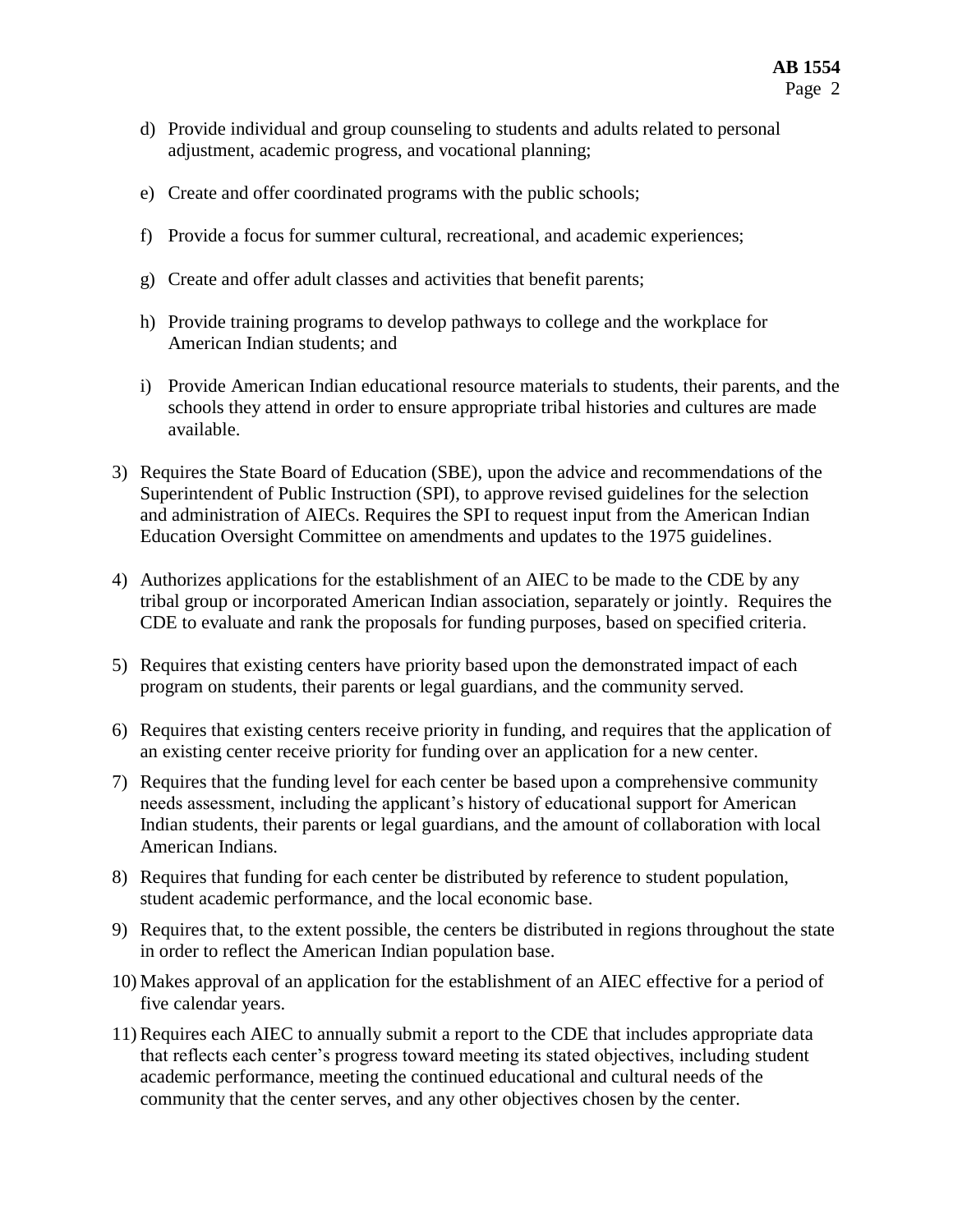- 12) Requires that, on or before January 1, 2021, and every five years thereafter, the CDE report all of the following information to the appropriate fiscal and policy committees of the Legislature:
	- a) Consolidated results for all AIECs, consistent with federal law regarding the privacy of student information;
	- b) Information required to evaluate the consolidated results; and
	- c) Recommendations for program improvement.
- 13) Requires the AIECs to maintain sound fiscal policies and requires the CDE to provide technical assistance and training in order to assist the AIECs to maintain sound fiscal policies.
- 14) Requires the CDE to provide technical assistance and professional development to the directors of the AIECs throughout the year.
- 15) Establishes an American Indian Education Unit within the CDE, to provide technical support to, and proper administrative oversight of, American Indian education programs established by the state in order to ensure that American Indian students in California public schools are able to meet the challenging academic standards of the federal Elementary and Secondary Education Act and that those programs reflect the cultural and educational standards stated in Federal Executive Order No. 13336 relating to American Indian and Alaska Native Education. (EC 33370)
- 16) Requires the SPI to appoint an American Indian Education Unit Manager to oversee the American Indian Education Unit.
- 17) Establishes the duties of the American Indian Education Unit to include the development of clear, consistent, and effective operating policies and procedures that include measures to ensure that the learning needs of American Indian students are being adequately addressed.
- 18) Requires that, on or before January 1, 2011, and again on or before January 1, 2016, the CDE conduct an evaluation of the AIECs to determine whether to renew the application of each existing center or instead to approve an application to establish a new center.
- 19) Requires the CDE to adopt policies that include:
	- a) An equitable process that will be used to select centers that will receive grant awards and determine their respective funding amounts;
	- b) Establish a prompt timeframe for disbursing approved payments to the centers;
	- c) A monitoring process and plan to ensure that fiscal and program information reported by the centers is accurate and complete, including a process for corrective action and investigation by the CDE for noncompliance;
	- d) The incorporation of culturally responsive methodologies in order to ensure that an optimal educational program for American Indian students is supported and maintained; and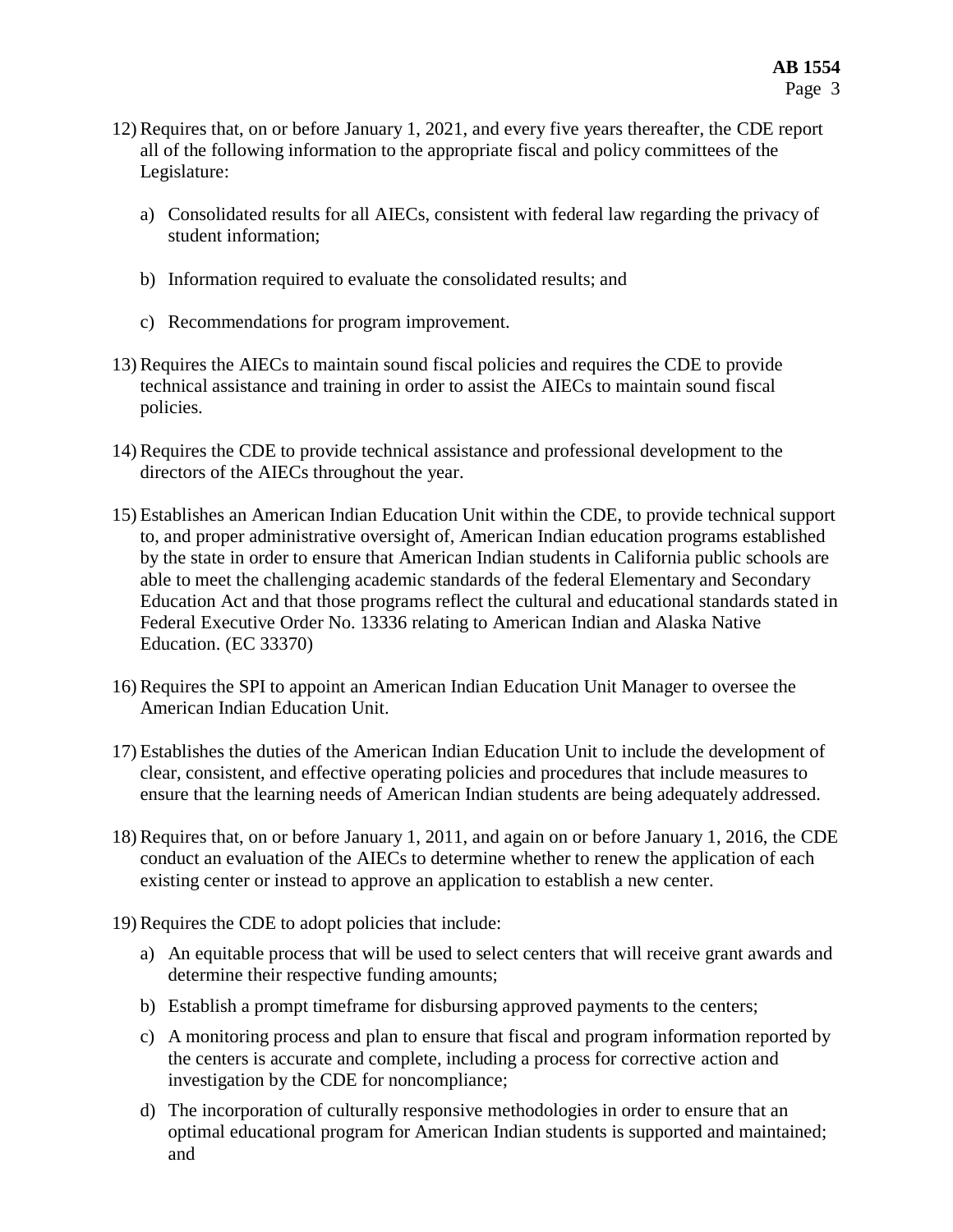- e) Ensuring respect for the federal trust and sovereign nation status of California American Indian tribes.
- 20) Requires the SPI, with input from existing AIEC directors, to appoint an American Indian Education Oversight Committee by January 30, 2007, composed of at least seven educators, four of whom must be California American Indian education center directors.
- 21) Requires that all members shall possess proven knowledge of current educational policies relating to, and issues faced by, American Indian communities in California. Requires that this committee provide input and advice to the SPI on all aspects of American Indian education programs established by the state.
- 22) The federal Every Student Succeeds Act (ESSA) requires specified LEAs to consult with appropriate officials from American Indian tribes or tribal organizations approved by the tribes located in the area served by the LEA prior to its submission of a required plan or application for a covered program under the Act. ESSA also requires the consultation to be done in a manner and in a time that provides the opportunity for the appropriate officials from American Indian tribes or tribal organizations to meaningfully and substantively contribute to that plan.
- 23) Requires the CDE, by June 1, 2022, to enter into a contract with a county office of education (COE) or a consortium of COEs for the purpose of developing a model curriculum related to Native American studies by September 1, 2025. Requires that the model curriculum be housed on the platform developed and maintained by the California History-Social Science Project.

# **FISCAL EFFECT**: Unknown

# **COMMENTS**:

*Need for the bill.* The author states, "This bill represents the essential first step toward creating a History-Social Science framework for California's students about the authentic history and culture of the California Native American people and to ensuring the adequate support of the state's American Indian students. By proactively engaging with the Native American community, education stakeholders, and the Department of Education, this bill will initiate a promising beginning to change the History-Social Science 2023 framework.

AB 1554 will strengthen and expand practices and programs that support correcting California Native American's history and achievements will ensure adequate staffing at the California Department of Education to support the development of this important shift in our educational practices. The time is now to make these vital changes, correct false historical narratives, and educate our children on the contributions of the state's original inhabitants.

AB 1554 is needed to ensure that California begin taking steps so that all its students—Native and non-Native American—learn about the history and culture of the state's First People and their influences upon the land that was to become the nation's 31st state and the impacts of colonization, settlement, and statehood upon the California tribes.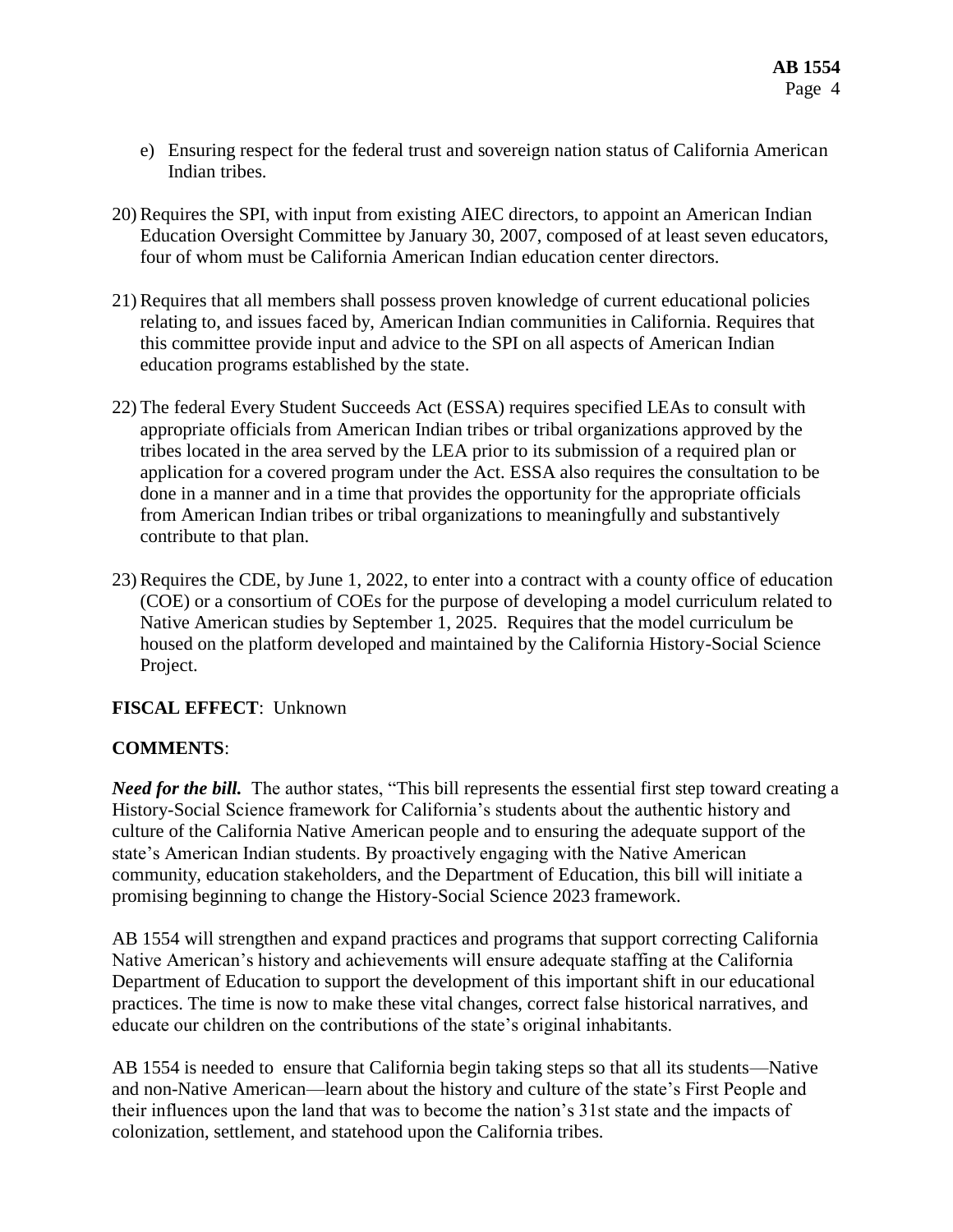Such an approach would further and deepen knowledge of social and historical frameworks for all students and develop an appreciation of universal themes in societal development. Just as students learn about ancient Greek and Roman efforts at democracy, they should also learn about similar early and ongoing efforts on their own continent by tribal councils and tribal governments. Just as students learn about atrocities committed on European soil, they should also understand the genocide of Native Americans, including the state sponsorship of genocide here in the State of California. Furthermore, the ingenuity, inventiveness, and engineering progress achieved by the California Native American people and Native American people across the continent deserve proper historical treatment."

*Demographics of American Indian students in California.* California schools enrolled 30,000 American Indian/Alaska Native students during the 2019-20 school year, representing 0.5% of total enrollment. This represents the number of students who reported American Indian as their sole race; those indicating more than one race were not included in this number. The enrollment of American Indian/Alaska Native students has declined significantly in recent years, as shown in the chart on this page.

As of 2016, California had the third largest population of American Indian



students in the country, but a below average percentage enrollment of American Indian students (National Center for Education Statistics).

According to the CDE, enrollment of American Indian students is more concentrated in rural areas. While the number of American Indian students is highest in large population centers such as Los Angeles and San Diego, some rural areas have higher numbers and percentages of students. For example, in 2014-15, rural and sparsely populated Humboldt County had American Indian enrollment (1,754) exceeding that of Los Angeles Unified School District (1,309), the second largest school district in the country. While statewide American Indian enrollment is just over one half of one percent, in Humboldt County American Indian students comprise nearly 10% of enrollment.

According to the CDE, 32.1% of California American Indian/Alaska Native children living in regions of 10,000 or more are living in poverty.

*Data show achievement gap between Native American students and their peers.* **Data from the** CDE show a significant achievement gap between American Indian students and statewide averages. Gaps in graduation, absenteeism, suspension, and college/career readiness are shown in the chart below.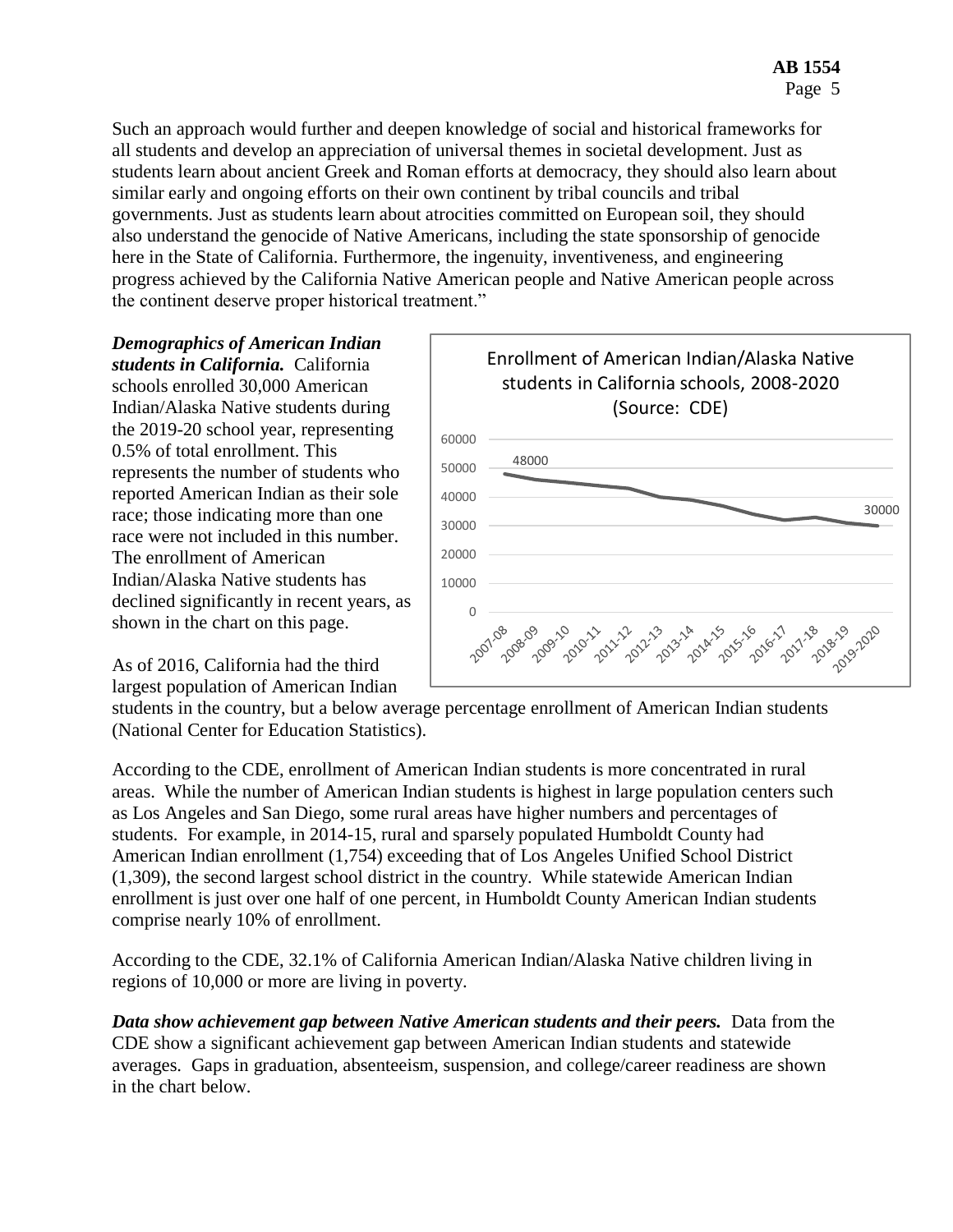

On the mathematics assessment 26% of American Indian/Alaska Native students scored at "met standard" or above, compared to 40% all students.

*Staffing of American Indian Education Unit at CDE.* This bill states the intent of the Legislature to ensure an adequate level of staffing at the CDE to support LEAs and tribes in implementing effective practices to serve Native American students and to meet requirements of state and federal law.

Current law establishes an American Indian Education Unit within the CDE to provide technical assistance and oversight for the AIEC program, led by a manager appointed by the SPI. According to the CDE, prior to the recession and associated budget cuts and categorical program flexibility, the CDE was staffed with a manger and two program staff to oversee the AIEC program. CDE currently supports one education programs consultant position to fulfill the responsibilities required by existing law. In its 2016 report to the Legislature the CDE recommended the reestablishment of the American Indian Education Unit as created in statute.

*Expansion of American Indian Education Centers program.* This bill states the intent of the Legislature to expand the AIEC program to serve a greater number of Native American students in California.

The CDE, in its 2016 report to the Legislature, reported that in 2013–14, 2,850 students received services through the AIEC program, representing 4% of the state's identified American Indian/Alaska Native students. The CDE recommended that the AIEC program be expanded to serve all eligible students. The report also presented the following data about the program as of 2013-14:

- There were 23 AIECs serving students in 19 counties.
- In 2013–14, 2,850 students received services through the AIEC program, representing 4% of the state's American Indian/Alaska Native students.
- Expenditures per student ranged from \$596 to \$4,783 per student.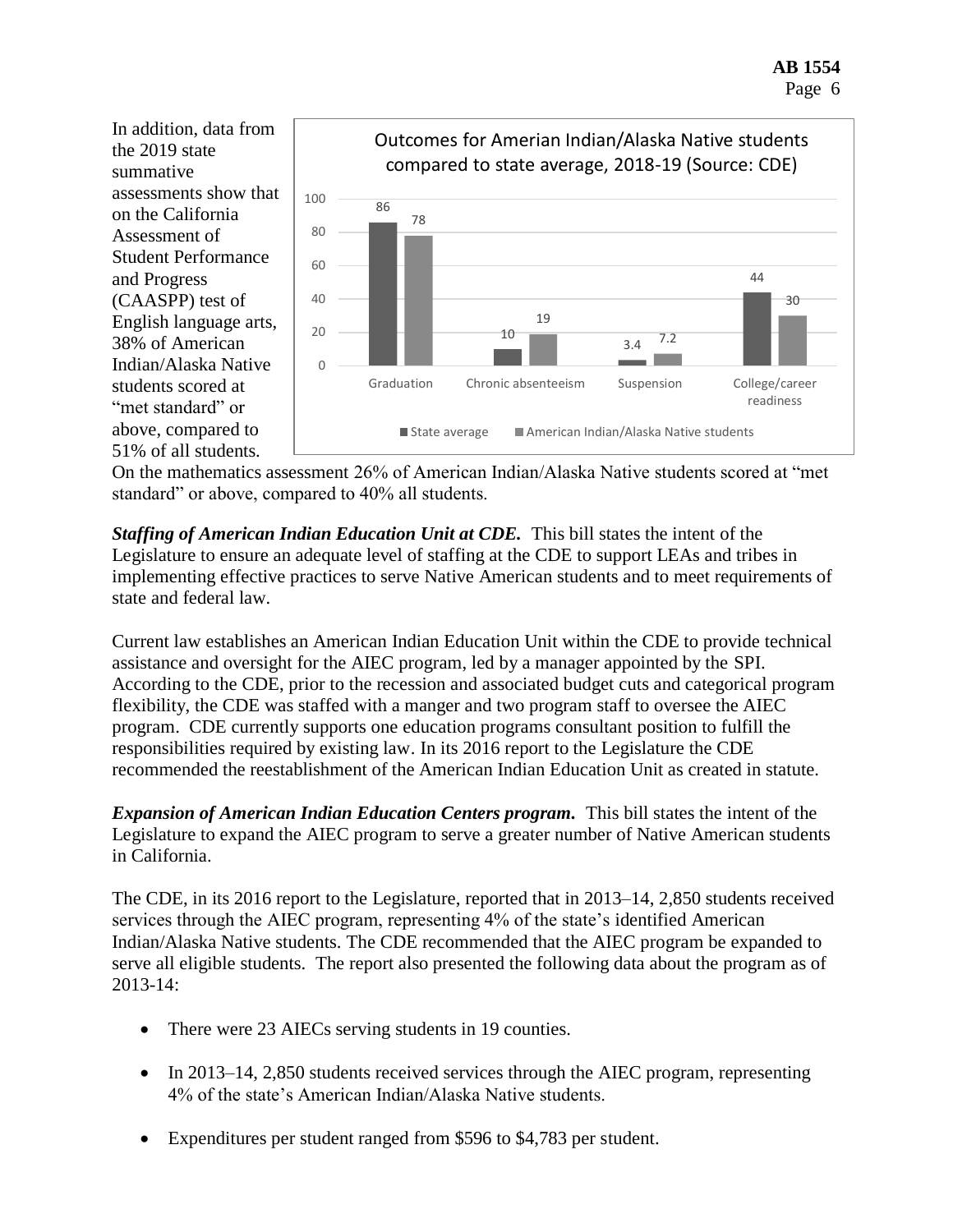- All AIECs reported that they provided academic services, with particular emphasis on reading and mathematics. Over 92% of the AIECs reported they provided summer recreational and academic experiences to participants.
- All AIECs reported that they provided programs that are designed to improve the selfconcept of participants.
- Over 90% of the AIECs reported they provided programs designed to increase the employment of American Indian adults.
- All of the AIECs reported that they provided services to American Indian students who were struggling in school.

*Tribal consultation requirements under ESSA.* This bill states the intent of the Legislature to support and promote meaningful and timely consultation between LEAs and appropriate officials and representatives of tribal governments regarding the education of Native American students.

The ESSA requires specified LEAs to consult with appropriate officials from American Indian tribes or tribal organizations approved by the tribes located in the area served by the LEA prior to its submission of a required plan or application for a program authorized by ESSA. LEAs subject to this requirement are those which:

- Received an Indian education formula grant under the federal Title VI Indian Education formula grant program in the previous fiscal year that exceeds \$40,000; or
- Have 50 % or more of its student enrollment made up of American Indian/Alaska Native students.

CDE has identified 101 LEAs (school districts and COEs) as currently subject to the consultation requirement.

ESSA requires the consultation to be done in a manner and in a time that provides the opportunity for the appropriate officials from American Indian tribes or tribal organizations to meaningfully and substantively contribute to that plan. The CDE defines consultation as meaningful and timely dialogue with appropriate officials and representatives of tribal governments which emphasizes trust, respect, and shared responsibility, the open exchange of information, full and candid expression of mutual views, and a commitment to fully consider other views during decision making, leading to mutual understanding. The CDE notes that consultation occurs in a government-to-government relationship.

In 2021 CDE published a tribal consultation toolkit for schools and tribal governments and held an informational webinar on this topic for schools.

*Arguments in support.* The Santa Ynez Band of Chumash Indians writes, "We believe it is important to teach local California Native American history in our classrooms which will increase tolerance and improve the overall knowledge of our state's history. The history of California's first people is almost unknown to most Californians today. AB 1554 will